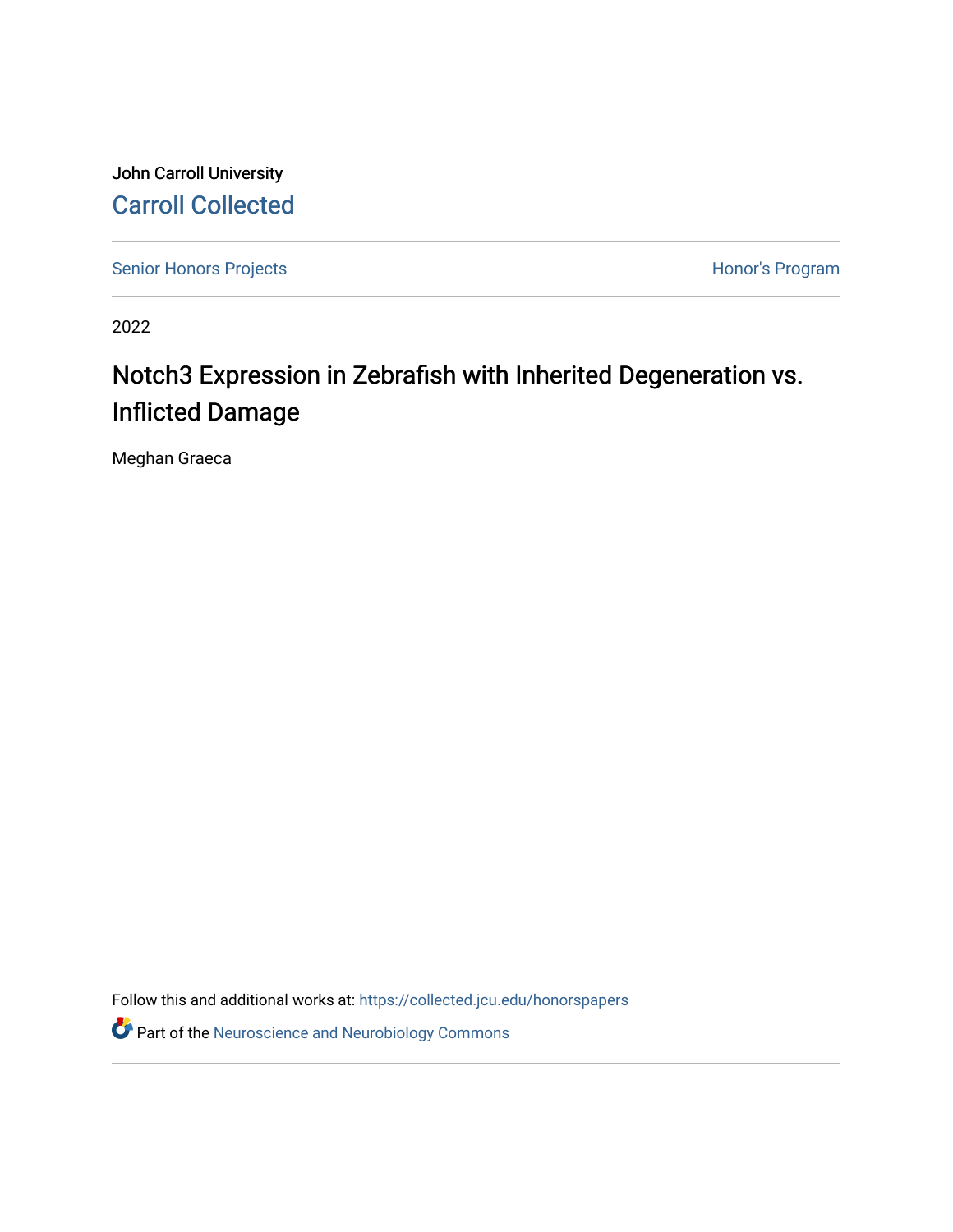Notch3 Expression in Zebrafish with Inherited Degeneration vs. Inflicted Damage Meghan Graeca Neuroscience Program, John Carroll University

Meghan Graeca 76 Moravian Drive DuBois, PA 15801 mgraeca22@jcu.edu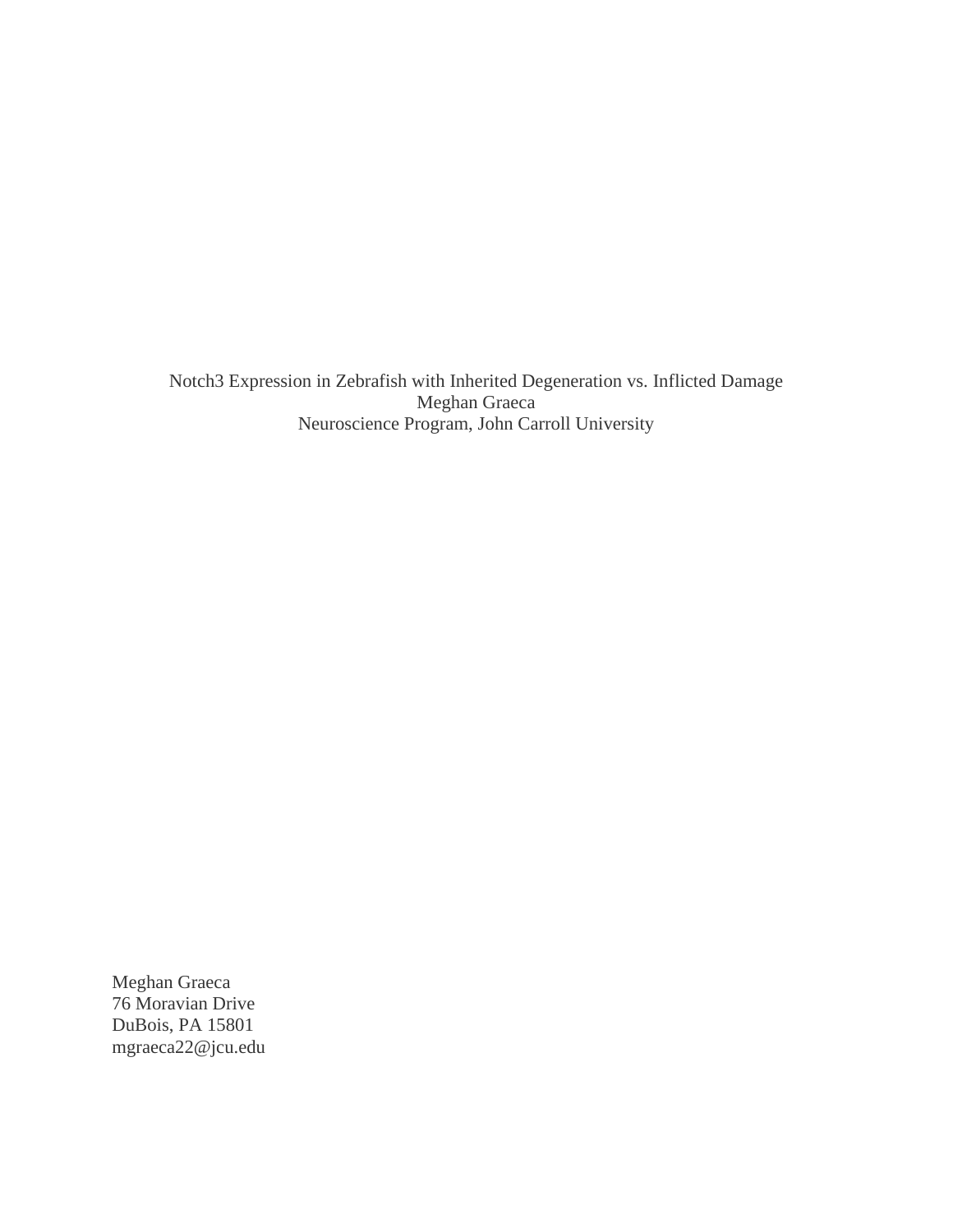### **ABSTRACT**

Some mammalian species demonstrate the ability to regenerate functional photoreceptors after retinal injury, including those with mutations that result in non-syndromic diseases such as retinitis pigmentosa. Previous research has shown that regenerative capability exists in nonmutated animals following injury inflicted by light damage. Studies have suggested that, in mutated animals with inherited degeneration, regeneration does not occur spontaneously. However, mutated animals have exhibited regeneration following inflicted damage. Regenerative capabilities have been shown to be linked to the highly conserved Notch signaling pathway. To determine if differences in Notch signaling play a role in the lack of regeneration in zebrafish with inherited degeneration, Notch3 expression in a line of *eys-/-* zebrafish was quantified in relation to an unaffected heterozygous *eys+/-* zebrafish line, and a heterozygous line with inflicted light damage. Additionally, Notch3 expression in a line of Tg(XOPS:ntr-YFP) YFP+ zebrafish treated with metronidazole was quantified to compare regeneration capabilities of a chemical ablation damage model to those of the unaffected and light-damaged heterozygrous lines. Quantification results indicate that Notch3 expression is not upregulated in zebrafish with inherited degeneration in the way that it is in zebrafish with inflicted degeneration. Notch3 expression is downregulated in the chemical ablation model. The results are corroborated by investigation of proliferating cell counts in each group.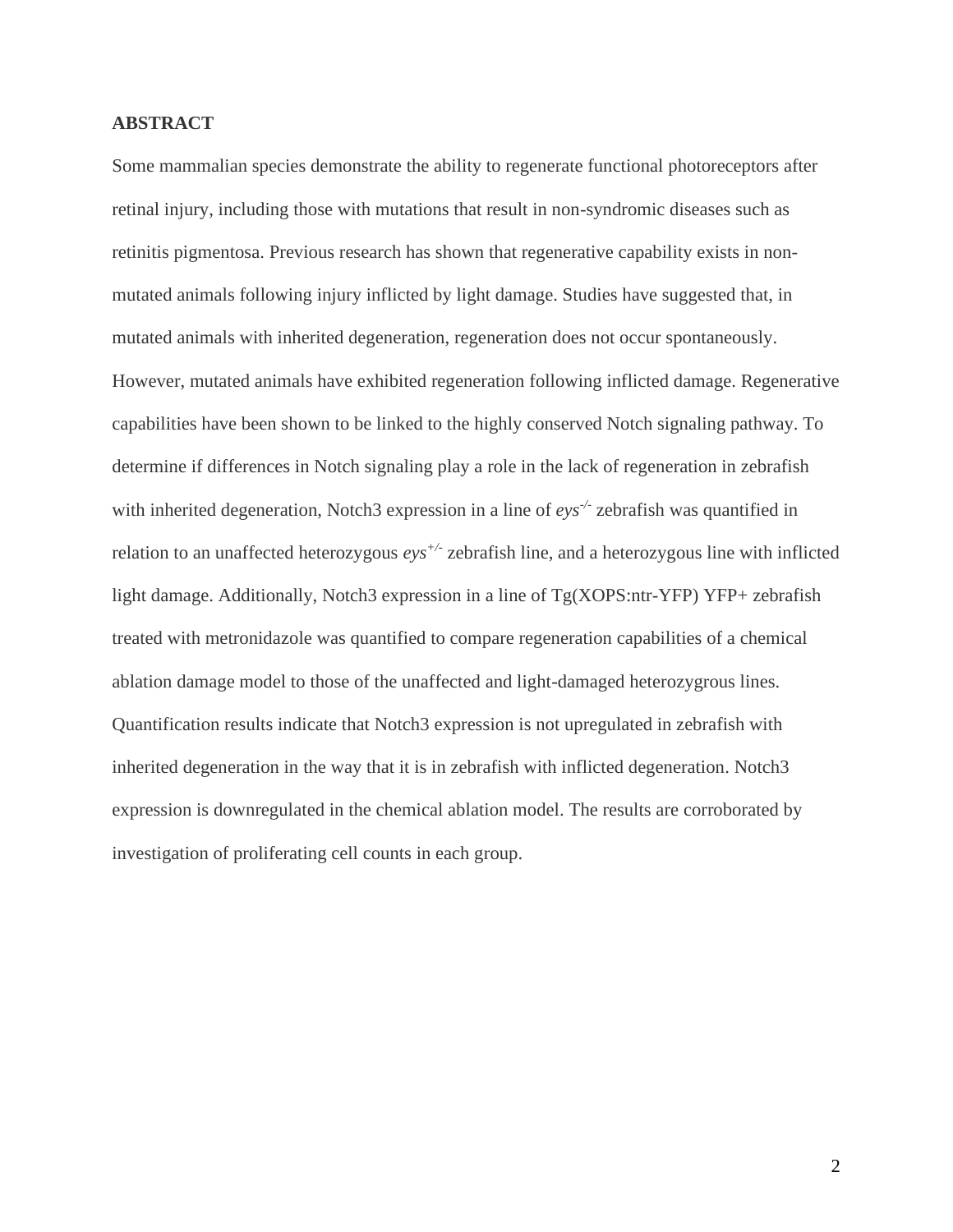### **INTRODUCTION**

While mammals possess a limited capacity for retinal regeneration, teleosts such as *Danio rerio* (zebrafish) are capable of recovering from retinal injury or cell death through stimulation of glia to induce reprogramming into neural stem-like cells (Nagashima & Hitchcock 2021). In zebrafish, retinal Müller glia engage in regeneration in response to an injury-derived signal. Müller glia cells are common between the mammalian and zebrafish retina, but regenerative response capability lies only with those in zebrafish (Goldman 2014). The reason for the functional difference between the mammalian and zebrafish models remains unknown; a greater understanding of factors in the regulatory signaling that dictates Müller glia proliferation vs. quiescence may provide the link to therapeutic options for retinal damage in humans.

It was previously shown (Campbell et al. 2020 & Conner et al. 2014) that the regenerative response to retinal damage in zebrafish is regulated by the Notch signaling pathway. This pathway is a highly conserved signaling pathway involved in cell fate determination and pattern formation in development in many organisms. The transcription-factor receptor is activated by a family of Notch ligands, which triggers a succession of two proteolytic cleavages of the receptor. The Notch intracellular domain is then able to enter the nucleus as a transcription factor (Ehebauer et al. 2006). Persistent Notch signaling causes Müller glia to remain in a quiescent state in the undamaged retina, and Notch signaling repression causes Müller glia to reenter the cell cycle (Conner et al. 2014), reprogramming them to stem-like cells that undergo division and produce multi-potent retinal progenitors, which are then able to exit the cell cycle and differentiate into replacements for the damaged neurons (Nagashima & Hitchcock 2021). The Müller glia in the zebrafish retina are capable of responding to acute injury such as noxious light and neurotoxic chemicals (Curado et al. 2008) by proliferating and regenerating lost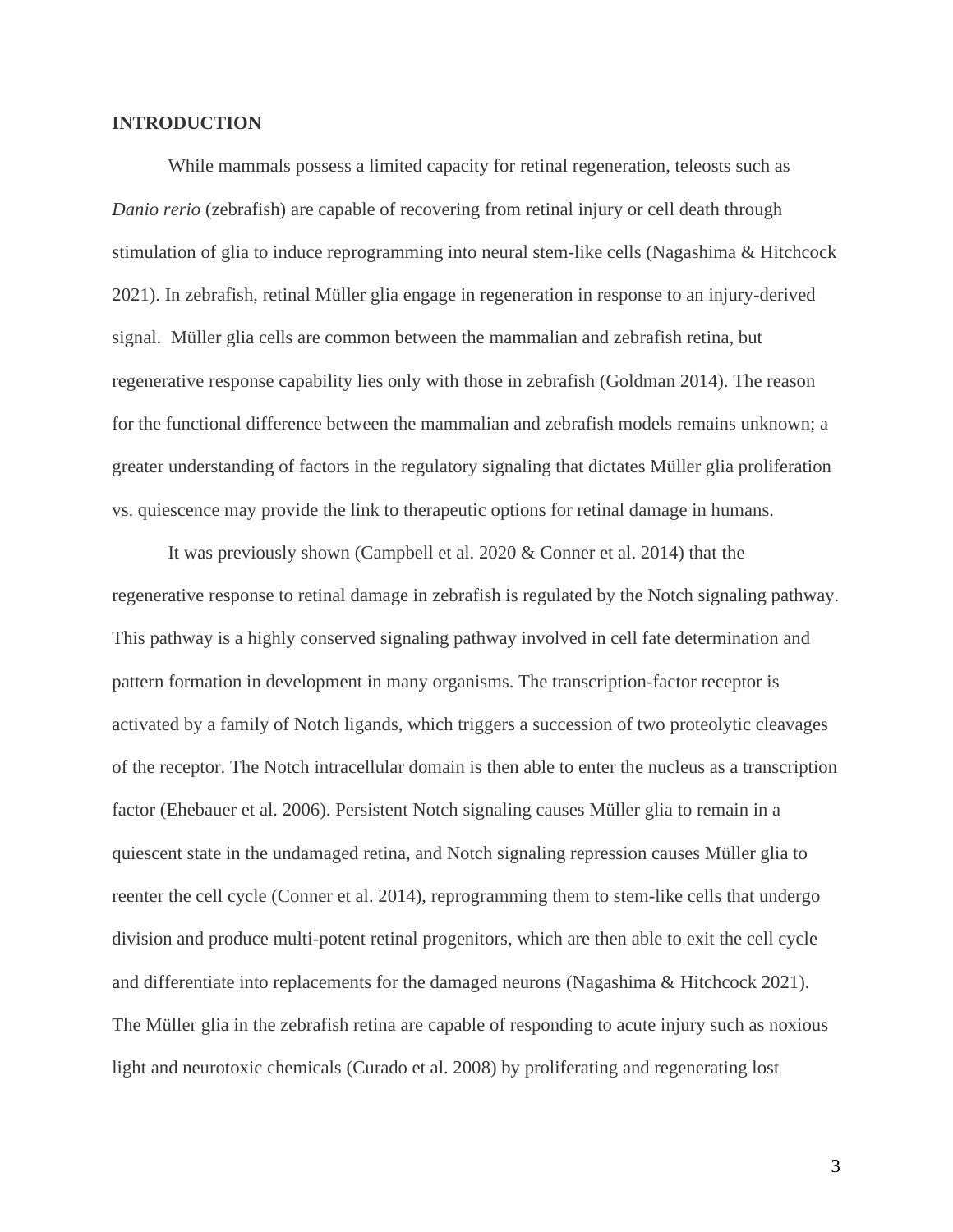photoreceptors. Evidence from our lab showed that Müller cells do not proliferate in the mutants studied with inherited photoreceptor degeneration, but they do proliferate after the retina is injured (Lessieur et al. 2019, Song et al. 2020). This suggested that the cells retain the capacity to regenerate but lack the required signal to do so.

One example of inherited degeneration is the case of mutations in the eyes shut homolog (EYS). EYS is required for the survival of photoreceptors in fish, and abnormal EYS can cause autosomal recessive retinitis pigmentosa 25 (Yu et al. 2016). This model allows for the study of Notch signaling in zebrafish with inherited degenerations rather than with actively degenerating retinas. Insight into the Notch signaling pathway has the potential to contribute to treatment advancement in humans with varying types of retinal visual impairments. There are four types of Notch proteins in zebrafish, expressed by the following genes: *notch1a, notch1b, notch2,* and *notch3.* Notch3, the protein expressed through the gene *notch3*, is the most consequential of the Notch proteins in relation to retinal damage and proliferation (Campbell et al. 2020), so its measurement was the object of this study. Since existing data on light damage shows a downregulation of Notch3 expression (Lessieur et al. 2019, Song et al. 2020), the focus of the current study was to determine whether Notch 3 signaling would be similarly downregulated in 1) zebrafish expressing the nitroreductase gene following metronidazole treatment and 2) zebrafish with inherited degeneration, the *eys* mutants.

#### **MATERIALS AND METHODS**

### **Overview**

To quantify Notch signaling in the zebrafish retina, the retina was removed and total RNA was isolated from it. Then random-primed cDNA was prepared and qPCR was run with a Notch3 expression assay in order to measure Notch3 expression. The test group was the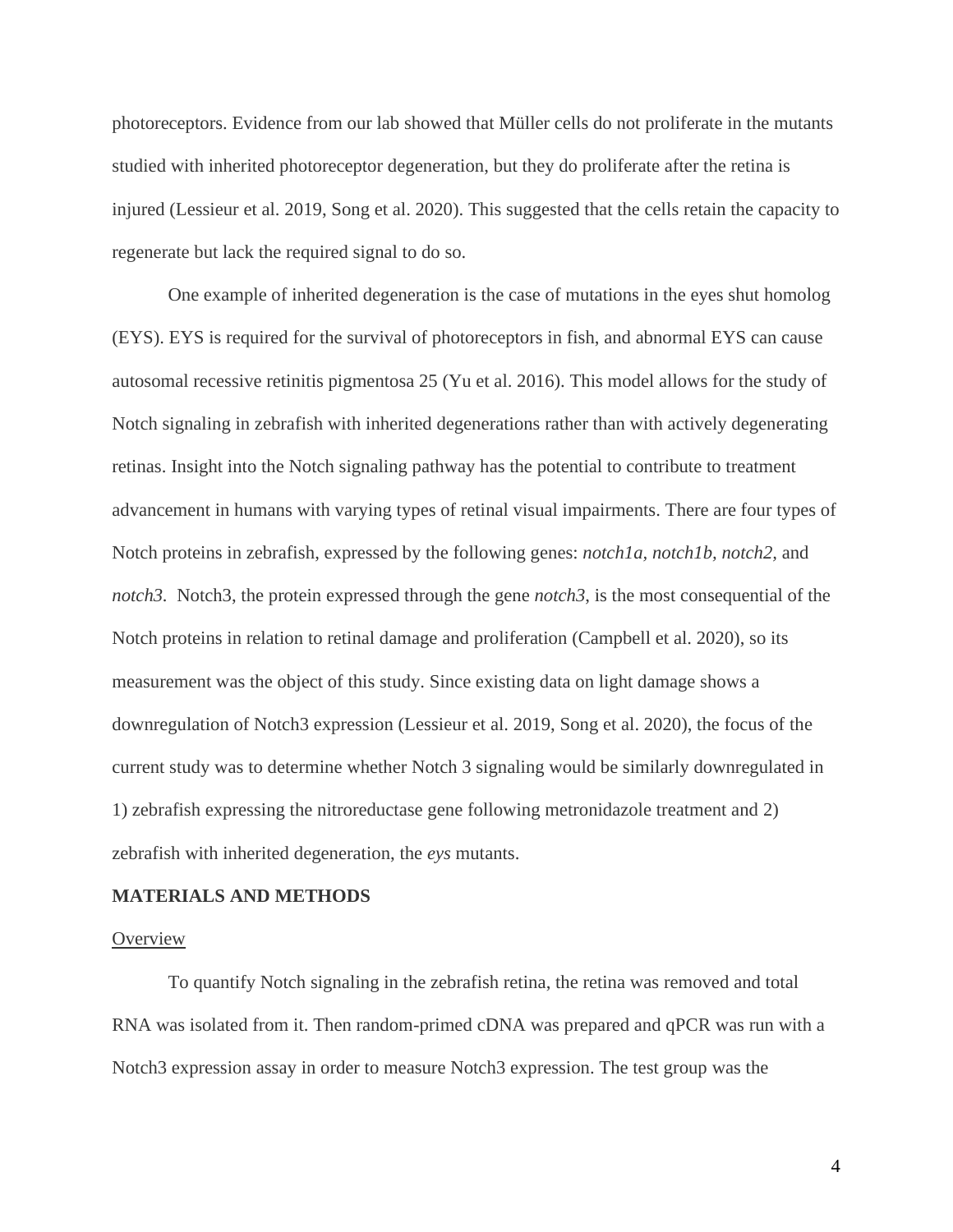zebrafish with a known *eys* mutation. The retina of *eys* heterozygotes was unaffected, and they, therefore, served as the negative control group. In addition to this, two positive control groups, both of which were shown to undergo Müller cell proliferation, were tested. The positive controls included heterozygous *eys* zebrafish with inflicted light damage and a group of zebrafish expressing nitroreductase using a tissue-specific promoter with the genotype Tg(XOPS:ntr-YFP) YFP+ (Curado et al. 2008). Campbell et al. (2020) showed that Notch3 expression is downregulated after light damage or needle poke injury paradigms, so it was anticipated that the metronidazole treatment of the nitroreductase fish would have the same effect, though this had not yet been studied. Fish treated with metronidazole lost any cell expressing a nitroreductase transgene due to the production of a cytotoxic product that induces cell death; in this case, cell death occurred specifically in rod photoreceptors. The measurement of Notch3 expression was accompanied by imaging retinas from corresponding fish with a variety of stains. The following primary antibodies were used in imaging: zpr1 for visualization of cone inner segments, peanut agglutinin (PNA) for visualization of cone outer segments, zpr3 for visualization of rod outer segments, proliferating cell nuclear antigen (PCNA) for visualization of proliferating cells, and Lplastin for visualization of inflammation.

### Zebrafish Husbandry

An integrated Aquatics Habitats recirculating water system (Pentair; Apopka, FL) was used to raise, maintain, and house adult zebrafish in 1.5, 3.0, and 10 L tanks. All animals were raised and maintained on a 14:10 hr light-dark cycle with ambient room temperature at 28.5°C. Animal maintenance was conducted in accordance with the National Institute of Health Guide for the Care and Use of Laboratory Animals (NIH; Bethesda, MD).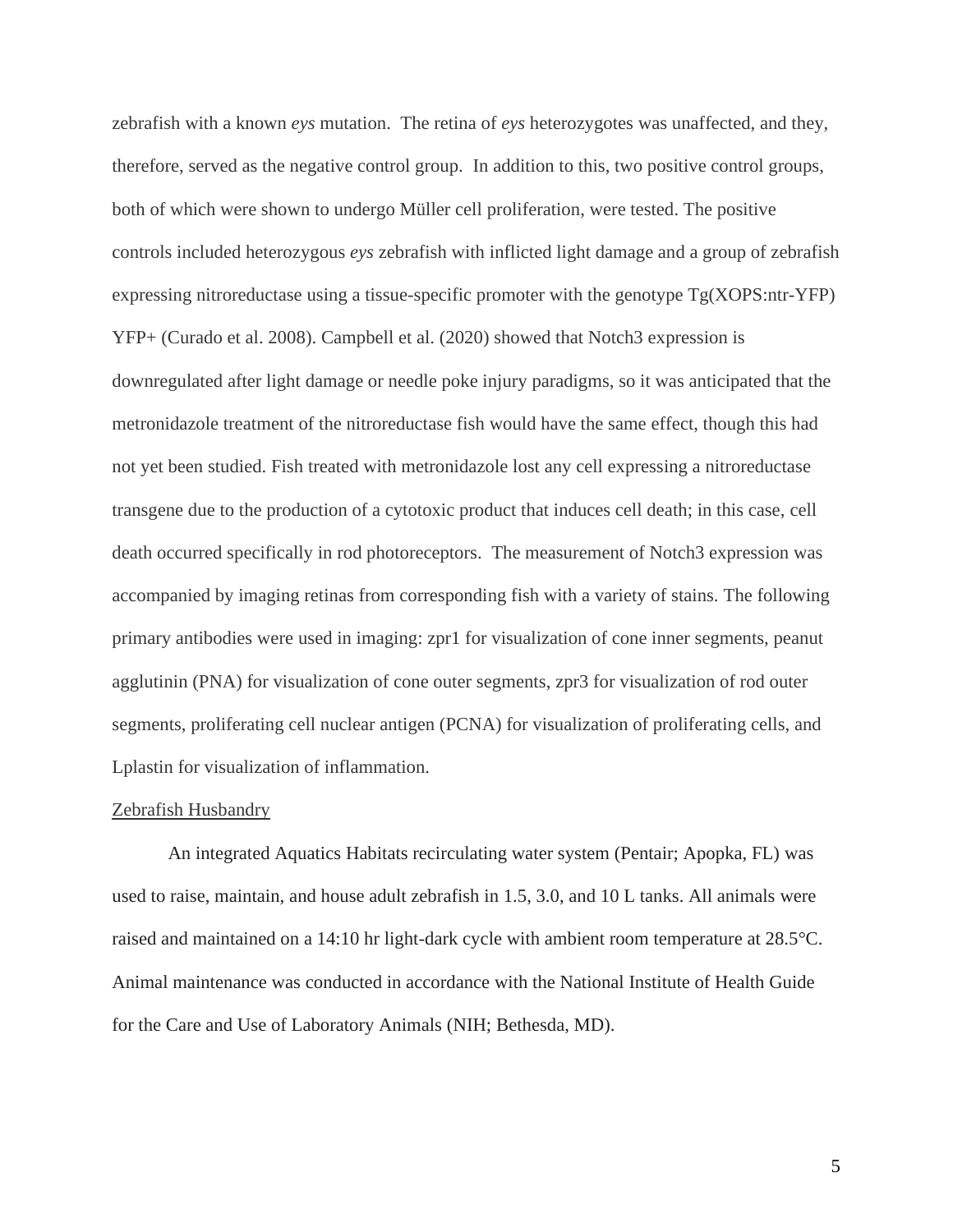### Ethics Statement

All animal procedures were done with approval by the Institutional Animal Care and Use Committee (IACUC) at the Cleveland Clinic. Experiments were conducted according to relevant guidelines and regulations.

### Light Damage

Light damage experiments were performed using a protocol adapted from Thomas and Thummel (2013). The adult zebrafish were dark adapted for 48 hours prior to beginning light treatment. After dark adaptation, 6 animals (the entire light damage test group) were placed in a 250 mL glass beaker with system water that was seated inside a 1L glass beaker with Milli-Q water (water purified by ion exchange) and exposed to high-intensity light from a 120W X-CITE series 120Q metal halide lamp (Excelitas, Waltham, MA) for 30 min and then exposed to 14,000 lux light from an illumination cage for 4 h (Song et al., 2020). Following light treatment, the animals were allowed to recover for 11 hours in system water (16 hours following the beginning of the treatment).

### Metronidazole Treatment

Metronidazole treatments were performed on adult  $Tg(XOPS:ntr-YFP)$  YFP+ zebrafish. Treatment was conducted in 10 mM metronidazole (M3761, Sigma-Aldrich, St. Louis, MO) in system water for 24 hours at 28°C in the dark. Fish in this test group were then returned to system water and allowed to recover for 16 hours.

#### Collection, Embedding, Sectioning, and Antibody Labelling of Adult Zebrafish Eyes

All adult zebrafish were euthanized by immersion in ice-water. Eye collection was performed in 0.8X phosphate-buffered saline (PBS). From each animal, one eye was dissected, and the retina was suspended in trizol for RNA isolation. The other eye was removed and placed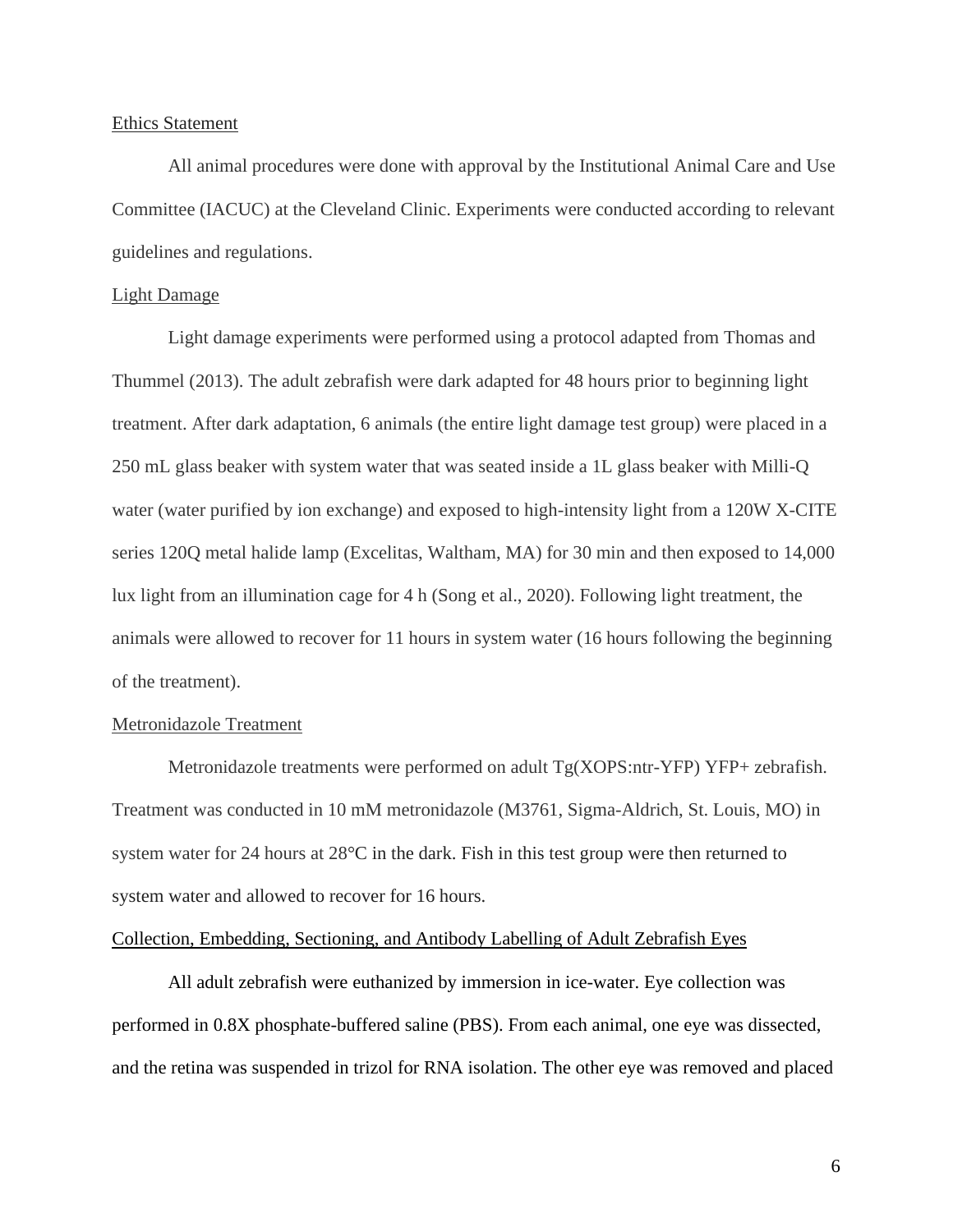in 4% paraformaldehyde/ 5% sucrose/ 0.8X PBS fixative overnight for preservation of the tissue. The eyes were removed from the fixative and the lenses were removed to ensure an even consistency in the block during sectioning. The eyes were then washed in 1X PBS for 20 minutes at room temperature, in 5% sucrose/ 0.8X PBS for 30 minutes at room temperature, in 5% sucrose/ 0.8X PBS for 2 hours at room temperature, and in 30% sucrose/ 0.8X PBS overnight at 4°C. The eyes were then washed in 15% sucrose/ 0.4X PBS/ 50% PolarStat Plus for 3 hours at 4°C. The eyes were removed from the wash. A cryomold was filled ¾ full with PolarStat Plus Embedding Media for Frozen Sections (StatLab, McKinney, TX) and the eyes were transferred to the mold using a plastic transfer pipette. The eyes were arranged with the pigmented dorsal eye to the left and facing the bottom of the cryomold. The cryomold was placed on dry ice to freeze until the block was opaque. The frozen block was removed from the mold and mounted in the -20°C cryostat using PolarStat Plus Embedding Media approximately 20 minutes prior to sectioning. The block was trimmed and oriented on the chuck with the dorsal side of the eyes to the left. The block was sectioned transversely at 10 uM through the entire eye and collected on permafrost plus slides in an alternating manner. Slides were allowed to dry for approximately two hours. The tissue sections were then outlined with a PAP pen. The slides were bleached in 1x saline sodium citrate (SSC), 5% peroxide, and 5% formamide to remove melanin until the tissue segments were pale brown/clear in color (approximately 5-10 minutes). The tissues were then rehydrated in 1X PBS in a Coplin jar for 20 minutes at room temperature. The slides were incubated at room temperature for 1 hour in blocking solution (0.1% tween, 0.1% DMSO, 5% normal goat serum in 1X PBS). Approximately 200 µL of primary antibodies were diluted into the blocking solution as follows: mouse monoclonal zpr1 (1:100, Zebrafish International Resource Center - Eugene, OR) and peanut agglutinin (PNA)-lectin conjugated to Alexa-568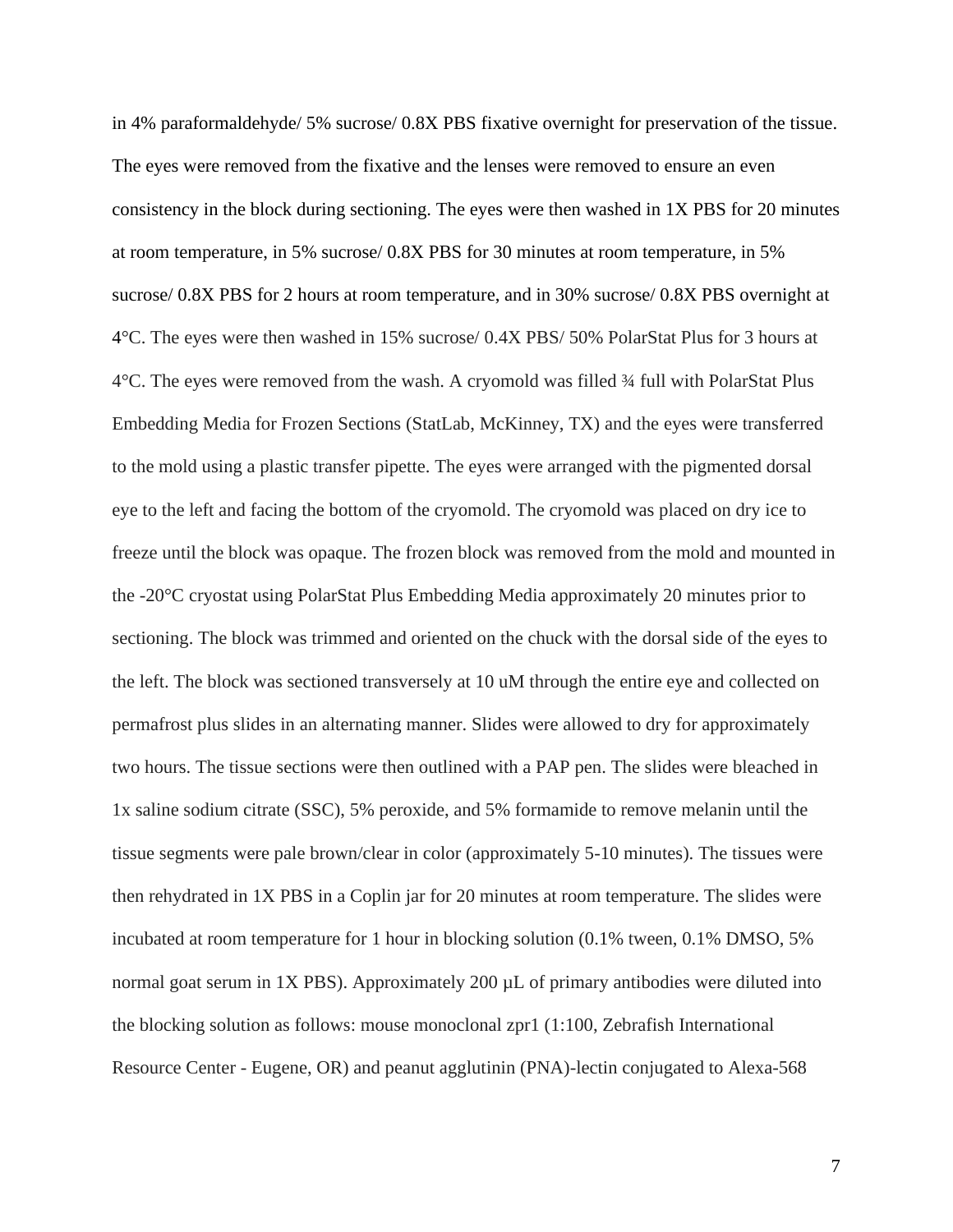(1:100, Thermo Fisher Scientific, Waltham, MA), mouse monoclonal zpr3 (1:100, ZIRC), mouse monoclonal PCNA (1:100, Sigma, St. Louis, MO) clone PC-10) and rabbit polyclonal L-plastin (1:1000, GeneTex, Irvine, CA, GTX124420) were added to each slide. Cover slips were added, and the slides were incubated overnight at 4°C in a humidified chamber. Three 10-minute washes with PBS-TD [1X PBS / 0.1% Tween-20 / 0.1% dimethyl sulfoxide (DMSO)] were then completed on each slide. The slides were incubated in Alexa-conjugated secondary antibodies (Invitrogen Life Technologies, Carlsbad, CA) diluted into blocking solution as follows: GAM647 (1:500) and PNA568 (1:100), GAM647 (1:500), GAM568 (1:500) and GAR647 (1:500), where GAM is goat anti-mouse and GAR is goat anti-rabbit. Incubation with secondary antibodies was conducted following the same protocol as that used with primary antibodies. After the three PBS-TD washes, the coverslips were mounted with fluoromount G and counterstained with 4,5-diamidino-2-phenylendole (DAPI) to stain the nuclei.

### Immunohistochemical Fluorescence Imaging

A Zeiss Axio Imager.Z2 fluorescent microscope fitted with the Apotome.2 for structured illumination (Carl Zeiss Microscopy, Thornhill, NY) was used for optical sections, and ImageJ (U.S. National Institutes of Health, Bethesda, MD) and Adobe Photoshop (Adobe Photoshop, Berkeley, CA) were used to assemble image panels and figures. GraphPad Prism (v8) (GraphPad Software, La Jolla, CA) was used to analyze, graph, and determine significant differences in all data. Images were all taken at 20x of the central dorsal retina. Analysis was done only on retinal sections that were imaged in a position adjacent to the optic nerve. The density of cones in the outer segment was quantified by counting the number of PNA-positive outer segments in images of dorsal retina transverse sections. Counts were analyzed in Prism8 using one-way Brown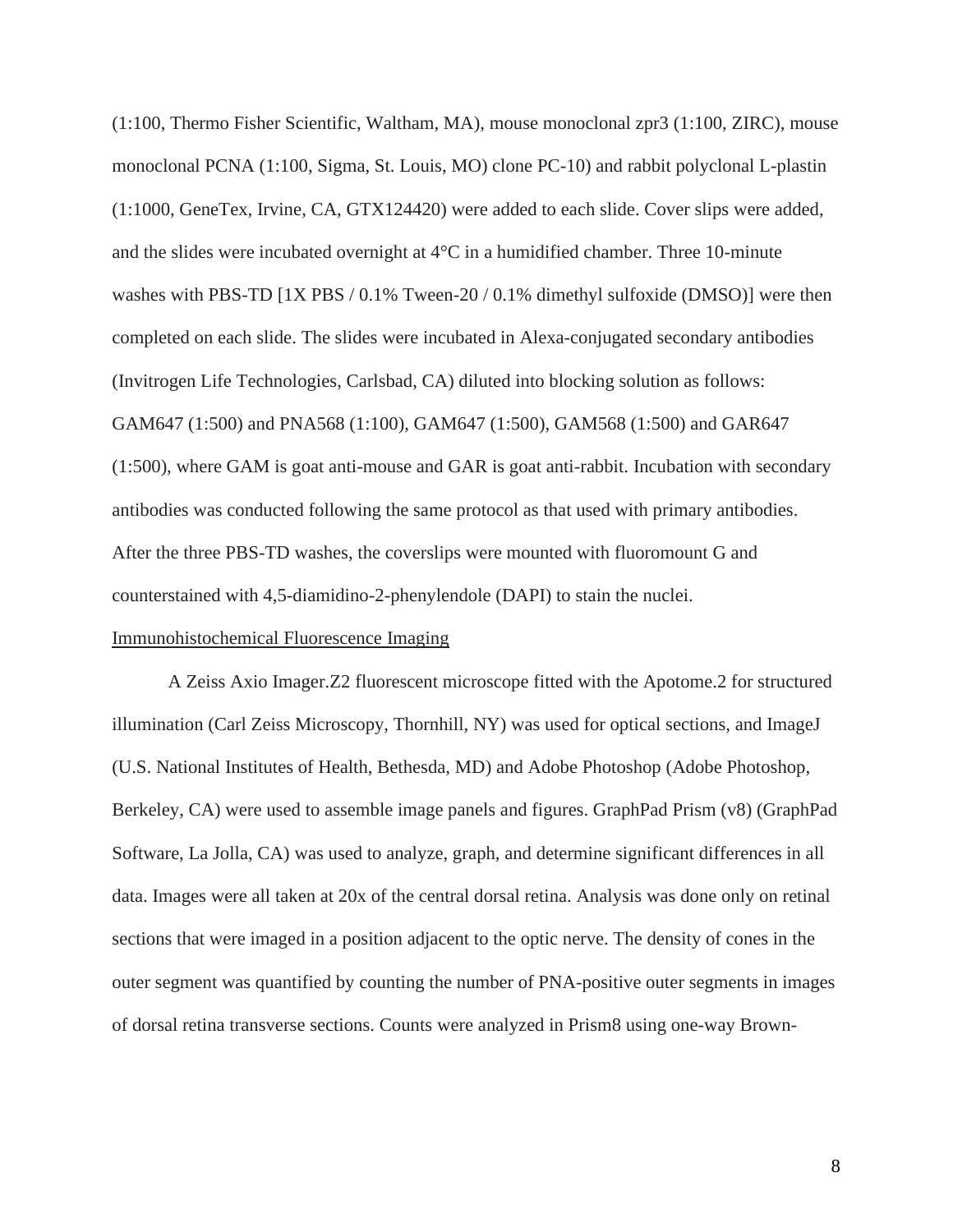Forsythe and Welch ANOVA tests with Dunnett T3 corrections. The density was calculated as the number of cone outer segments per 100 µm of retina distance.

### RNA Isolation

One dorsal retina from each animal was dissected from an enucleated eye for RNA isolation. Isolation of total RNA was done using Trizol reagent (Invitrogen Life Technologies, Carlsbad, CA); the total RNA was then DNase treated with the Turbo DNA-free Kit (Invitrogen Life Technologies, Carlsbad, CA). The RNA isolation and DNase treatment protocol is subsequently described. Immediately upon dissection, the dorsal retina was placed in  $250 \mu L$  of cold Trizol reagent. The sample was homogenized and an additional 250 µL of cold Trizol was added before placing the sample at -80°C. All samples remained frozen in Trizol until each study group was dissected to ensure parallel processing of RNA. Extraction was done using 100 µL of chloroform in each sample; the tube was then capped and inverted, then the solution was transferred to a phase-lock tube. Samples were centrifuged at 12,000 x *g* for 15 minutes at 4°C. The phase-lock gel created a physical separation of the Trizol reagent mix into an upper aqueous phase and lower organic phase to allow for simplified removal of the RNA-containing upper phase. The aqueous phase was transferred to a new sterile tube. For easier visualization of precipitated RNA, 1 µL of glycogen blue was added to the sample; glycogen blue co-precipitated with the RNA without affecting any subsequent part of the protocol. 250  $\mu$ L of isopropanol was added to the sample and it was vortexed and incubated for 10 minutes at 4°C. The sample was then centrifuged at 12,000 x *g* for 10 minutes at 4°C, and a total RNA precipitate formed a blue gel-like pellet at the bottom of the tube. The supernatant was removed with a micropipettor and the pellet was resuspended in 500 µL of 75% ethanol. The sample was vortexed then centrifuged at 7500 x *g* for 5 minutes at 4°C. The supernatant was removed, and the RNA pellet was allowed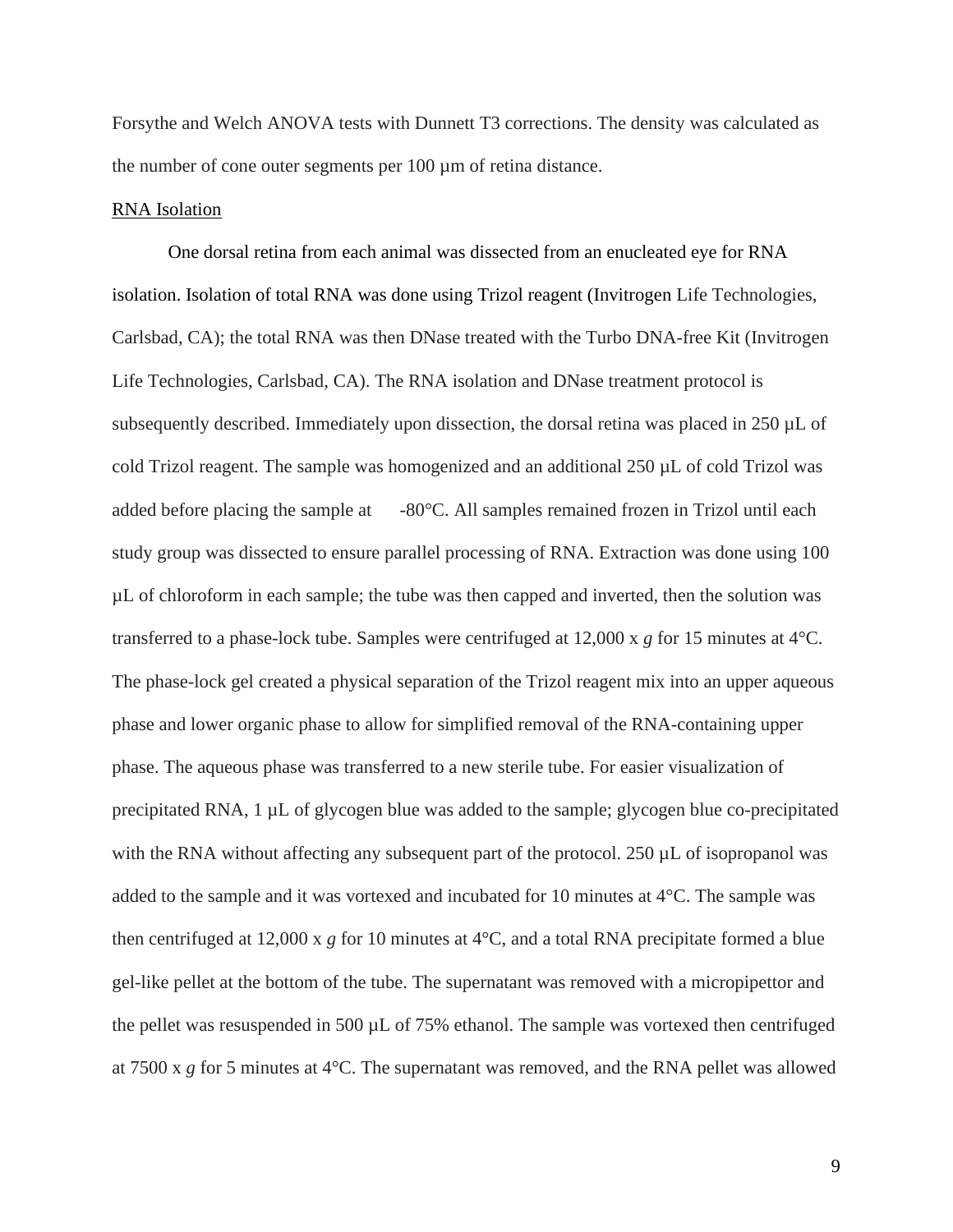to air dry at room temperature for 10 minutes. The pellet was then resuspended in 20  $\mu$ L of RNase-free water, vortexed well, and placed on ice for 1 hour. The sample was removed from ice, vortexed again, and  $1 \mu L$  of the sample was used to determine the RNA concentration in the sample with a Thermo Scientific NanoDrop 2000C (Thermo Fisher Scientific, Waltham, MA) in order to verify the success of total RNA isolation prior to DNase treatment. Then, a 15  $\mu$ L aliquot of the RNA sample was transferred into sterile tubes. A master mix of 10X reaction buffer (2  $\mu$ L), TURBO DNase (1  $\mu$ L), and nuclease free water (2  $\mu$ L) was created using the T7 kit (Thermo Fisher Scientific, Waltham, MA). The total volume of this master mix was created to accommodate for 5 µL of mix per sample according to the aforementioned ratios. 5 µL of the master mix solution was added to the sample for 20  $\mu$ L total reaction. The sample was incubated at 37 $\degree$ C for 15 minutes, then 10 µL of nuclease free water, 0.5 µL of glycogen blue, and 13.5 µL of 8 M LiCl was added to the sample so that each tube contained 2.5 M LiCl. The sample was mixed well and precipitated for 1 hour at -20°C. Then, it was centrifuged at 12,000 x *g* for 30 minutes at 4°C. Following centrifugation, the supernatant was removed and the sample was washed in 500  $\mu$ L of cold 70% ethanol, mixed thoroughly by inversion, and centrifuged again at 12,000 x *g* for 10 minutes at 4°C. The supernatant was then removed, and the pellet was allowed to air dry for 10 minutes at room temperature before being resuspended in 25 µL of nuclease free water.  $1 \mu L$  of the sample was applied to the nanodrop as a quality control measure and to determine the RNA concentration in the sample. This procedure was conducted for each sample, and the same with the lowest RNA concentration was used to determine the maximum common amount of RNA that could be used for DNA synthesis.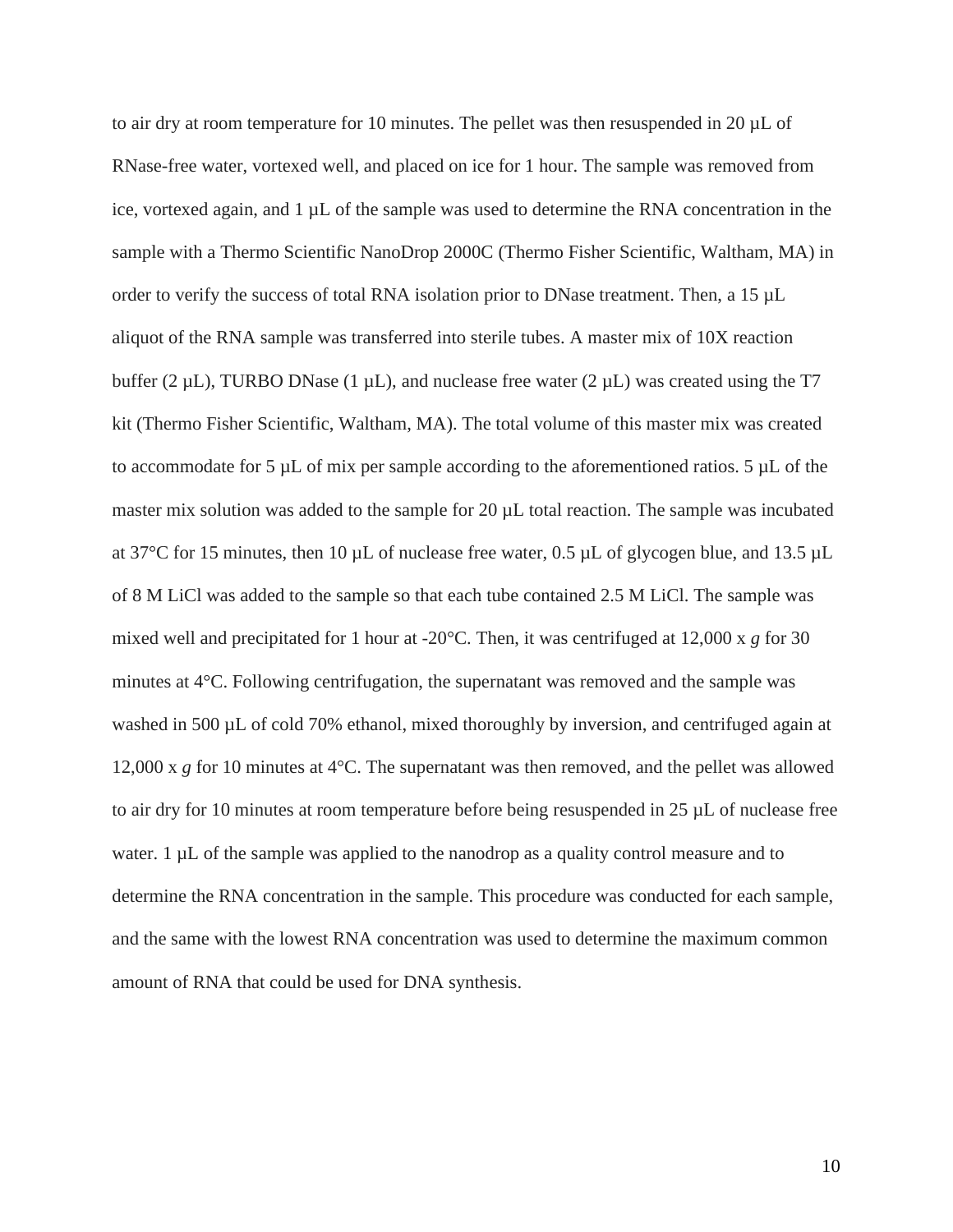#### cDNA Synthesis (RT-PCR)

A master mix of 5x iScript Reaction mix  $(4 \mu L)$  and iScript Reverse Transcriptase  $(1 \mu L)$ was created; the total volume of this master mix was created to accommodate for 5  $\mu$ L of mix per sample according to the aforementioned ratios. Then, calculated amounts of RNA template and nuclease-free water were added to each sample for a 20 µL total reaction volume. The complete reaction mix was then incubated in a thermal cycler using the following protocol: priming for 5 minutes at 25°C, reverse transcription for 20 minutes at 46°C, reverse transcription inactivation for 1 minute at 95°C, and an optional hold at 4°C.

### qPCR Reaction

A master mix was prepared for quantitative polymerase chain reaction (qPCR) using 10 µL TaqMan Universal Master Mix II, 1 µL Notch3 Expression Assay (20X), 1 µL 18S (reference gene) Gene Expression Assay (20X), and 7 µL of nuclease-free water. The total volume of master mix was prepared according to these ratios in order to have 20 µL total volume samples for qPCR, each containing 1  $\mu$ L of cDNA. The samples were pipetted into PCR reaction plate wells and the PCR plate was heat sealed and centrifuged to spin down contents and eliminate air bubbles. The qPCR cycle protocol was then run as follows: uracil-DNA glycosylase incubating for 2 minutes at 50°C, polymerase activating for 10 minutes at 95°C, denaturing for 15 seconds at 95°C, annealing and extending for 1 minute at 60°C (PCR for 40 cycles).

GraphPad Prism (v8) (GraphPad Software, La Jolla, CA) was used to analyze, graph, and determine significant differences in all data. Significance was noted when p < 0.05.

#### **RESULTS**

Photoreceptors Degenerate in *eys<sup>-/-</sup>* zebrafish mutants, light-damaged wild-type zebrafish, and metronidazole-treated Tg(XOPS:ntr-YFP) YFP+ zebrafish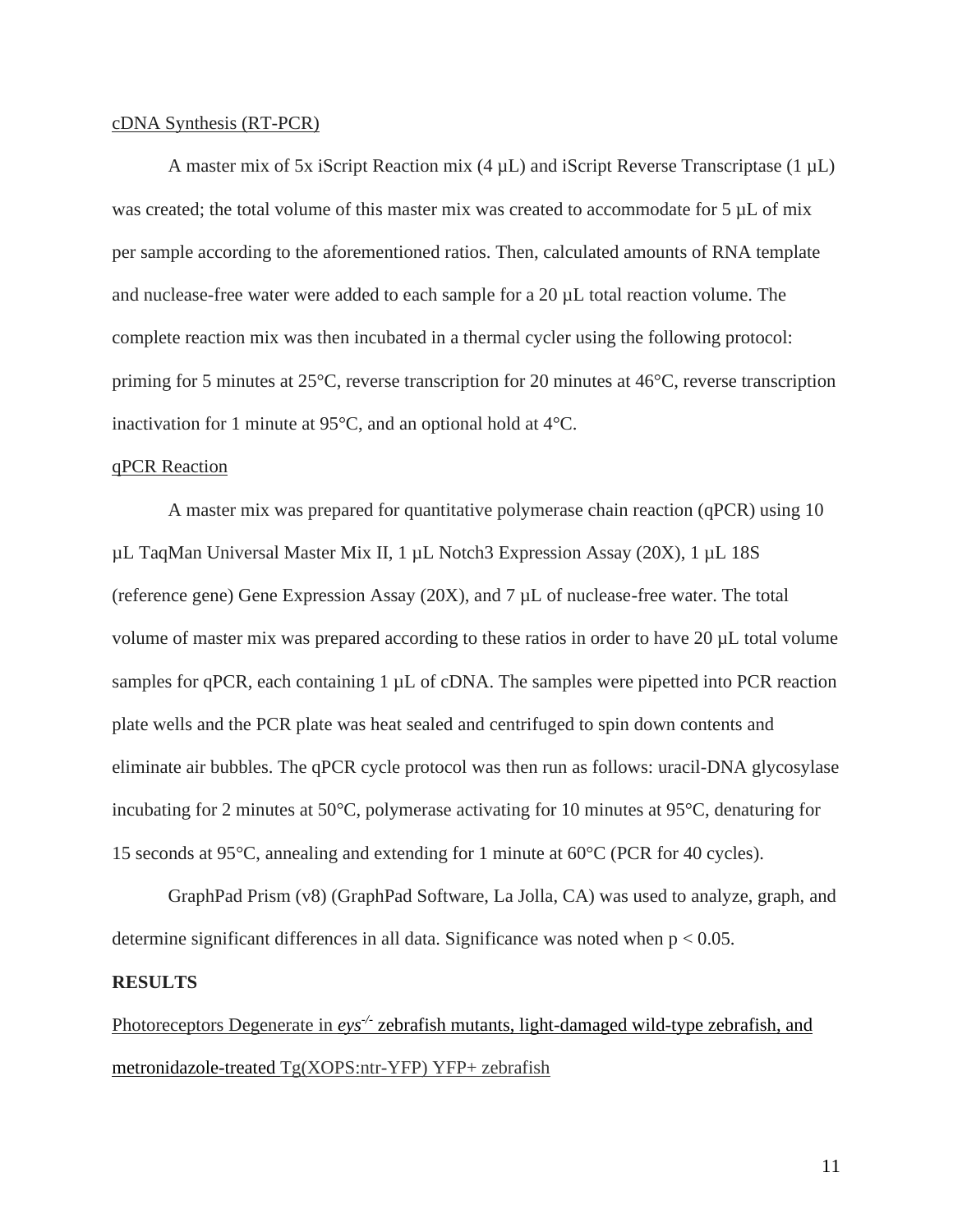Immunohistochemistry for rod and cone markers was used to confirm the effects of the acute injury incurred by two damage models, light-damaged *eys+/-* wild-type zebrafish and metronidazole-treated Tg(XOPS:ntr-YFP) YFP+ zebrafish, and zebrafish with inherited degeneration of photoreceptors (*eys-/-* mutants) compared to wild type fish. These are found in the supplemental figures as wild-type,  $eys^{-t}$  mutant (n = 4), light-damaged wild-type (n = 4), and metronidazole-treated  $Tg(XOPS:ntr-YFP) YFP+(n=6)$  zebrafish. Cryosections of the dorsal retina were stained with zpr1 and PNA to label cone outer and inner segments; the wild-type *eys+/-* zebrafish sections (Fig. 1A) were compared to those of *eys-/-* mutant (Fig. 1B), lightdamaged wild-type (Fig. 1C), and metronidazole-treated Tg(XOPS:ntr-YFP) YFP+ (Fig. 1D) zebrafish. The same comparison was made using zpr3 stain to label rhodopsin in rod outer segments (Fig. 1E, 1F, 1G, 1H). In relation to the undamaged wild-type zebrafish, the *eys-/* mutants exhibited cone disruption with shorter cones (PNA labeled). The rods in this group appeared to be unaffected compared to those in the undamaged wild-type zebrafish (Fig. 1B). The wild-type zebrafish with light damage experienced significant damage to both rods and cones; though staining was still prevalent, it appears that the staining located only dead cell debris, which was mis-located and in the process of being removed (Fig. 1C). The results with the light-damaged group were consistent with the expectation that extensive damage to rods and cones would occur following light damage (Thomas et al. 2012). The Tg(XOPS:ntr-YFP) YFP+ group treated with metronidazole also showed staining that was disorganized and appeared to be that of ablated, or eroded, cells (Fig. 1D) . This damage was only noticeable in rods, which was expected as nitroreductase is a rhodopsin promoter and thus only expressed in rods.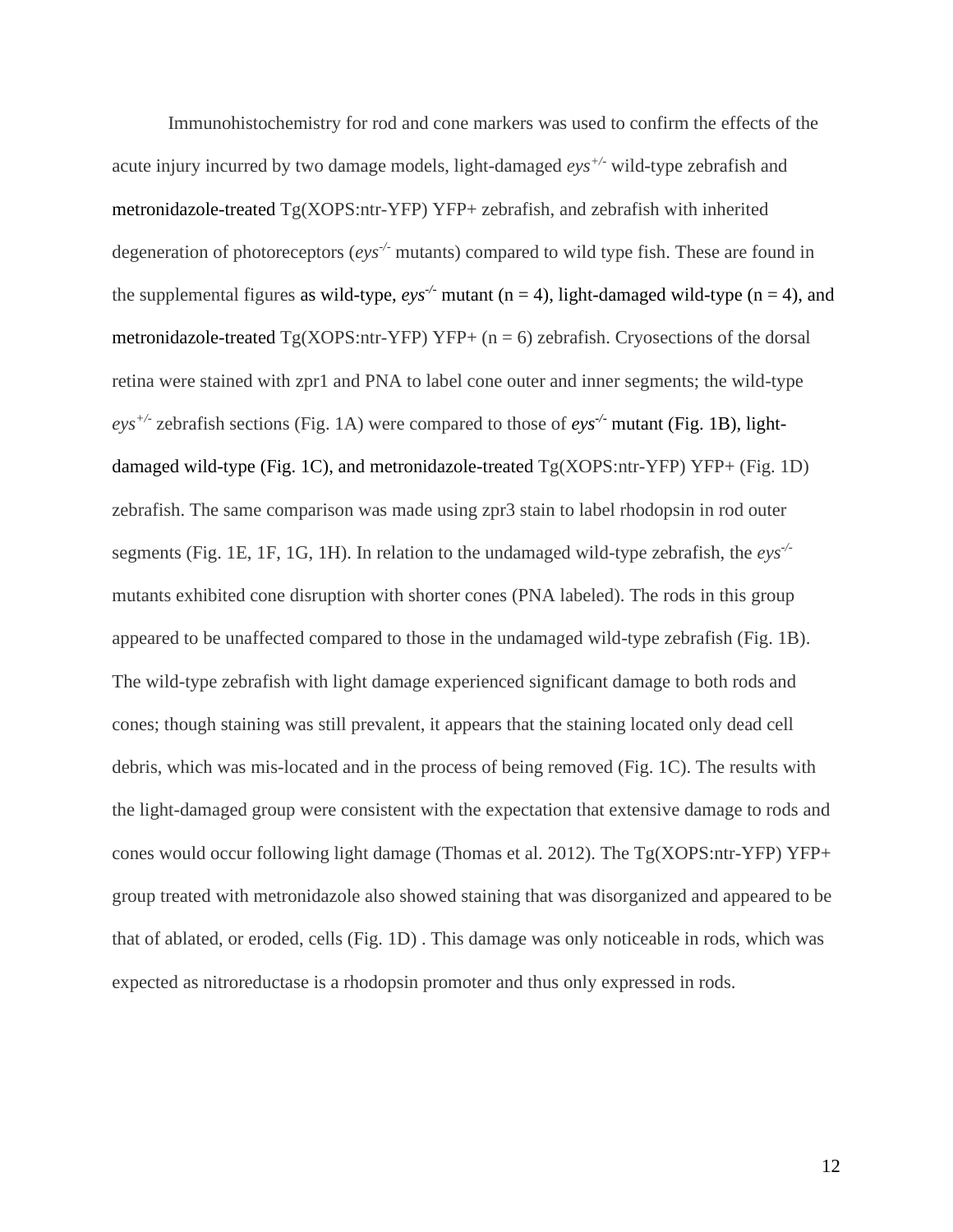## Notch3 Signaling is Downregulated in *bbs2+/+* WT; Tg(XOPS:ntr-YFP) YFP+ Zebrafish Treated With Metronidazole

Counts of PCNA-positive Müller glia cells in the inner nuclear layer and outer nuclear layer of the dorsal retinas of the  $bbs2^{+/+}$  WT; Tg(XOPS:ntr-YFP) YFP+ zebrafish treated with metronidazole were greater than those in the *eys+/-* zebrafish and comparable to those in the lightdamaged *eys+/-* zebrafish (Fig. 2). Though the difference between the counts in each of these groups and the *eys+/-* zebrafish is not significant, there is a correlation between a relatively greater number of PCNA-positive Müller cells and inflicted damage.

Notch signaling has previously been shown to regulate regeneration following retinal injury via light damage. It was shown that Notch3 expression is downregulated following the damage (Campbell et al. 2020). The research question was whether Notch3 signaling would be similarly downregulated in zebrafish expressing the nitroreductase gene following metronidazole treatment. To achieve cell ablation for this damage model, zebrafish expressing nitroreductase were placed in 10 mM metronidazole for 24 hours at  $28^{\circ}$ C in the dark. After 16 hours of recovery, retinas were collected and Notch3 expression was measured. Relative to *eys+/* zebrafish, there was a small, insignificant downregulation of Notch3 expression in the *bbs2+/+* WT; Tg(XOPS:ntr-YFP) YFP+ zebrafish treated with metronidazole (Fig. 3).

### Notch3 Signaling is Not Downregulated in *eys-/-* Zebrafish

Counts of PCNA-positive Müller glia cells in the inner nuclear layer and outer nuclear layer of the dorsal retinas of the *eys<sup>-/-</sup>* zebrafish treated were comparable to those in the *eys*<sup>+/-</sup> zebrafish and less than those in the  $bbs2^{+/+}$  WT; Tg(XOPS:ntr-YFP) YFP+ and light-damaged *eys+/-* zebrafish (Fig. 2). Though the difference between the *eys-/-* zebrafish is not significant,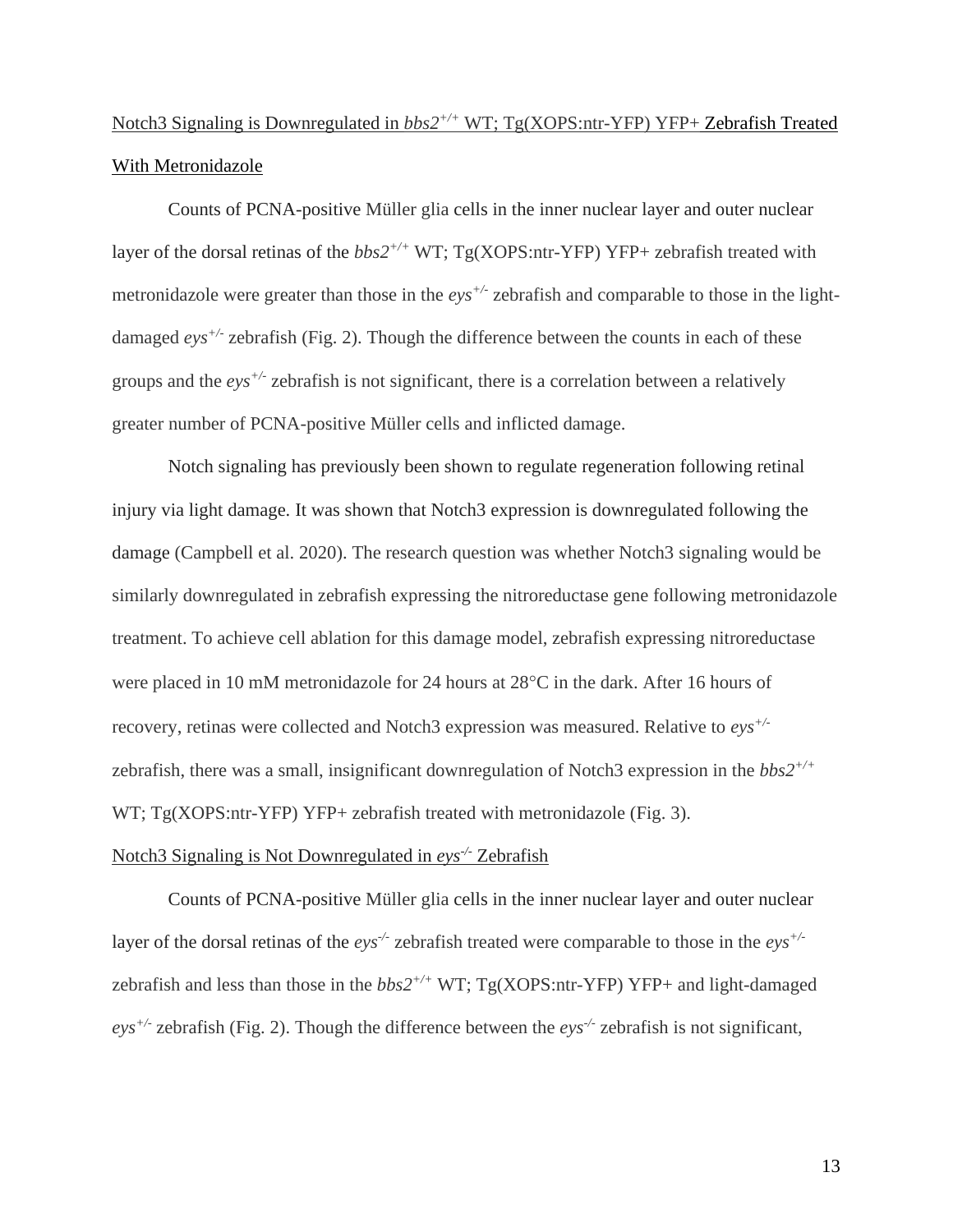there is a trend that animals with inherited degeneration possess a relatively lower number of PCNA-positive Müller cells than those with inflicted damage.

Previous research has shown that Müller cells do not proliferate, and retinal regeneration does not occur in zebrafish mutants with cone photoreceptor degeneration and neuroinflammation. However, the Müller cells of these mutants do become proliferative as an injury response (Song et al. 2020). To determine whether Notch signaling plays a role in this phenomenon, Notch3 expression was measured in *eys-/-* zebrafish. In inflicted damage models, which experience photoreceptor regeneration following injury, Notch3 expression was downregulated (Campbell et al. 2020). Relative to *eys+/-* zebrafish, in the current research, there was no downregulation of Notch3 in the *eys<sup>-/-</sup>* mutants, and there was a small, insignificant upregulation (Fig. 3).

### **DISCUSSION**

The results reported here are preliminary evidence for the role of the Notch signaling pathway as a critical step in the mechanism of regeneration of photoreceptors in zebrafish with inherited degeneration. This is consistent with what has been previously shown about the role of Notch in regeneration of photoreceptors in zebrafish following inflicted damage, specifically light damage (Song et al. 2020). Additionally, these results add to the body of data already in existence regarding regeneration in zebrafish models with inflicted damage by evaluating an additional damage model: the chemical ablation of photoreceptors by metronidazole in zebrafish expressing the nitroreductase gene. This study also produced results consistent with the available data, indicating that Notch3 expression is also downregulated in this damage model.

Though the trends in the presented data are consistent with the hypothesis that a compromised function of the Notch signaling pathway contributes to or is responsible for the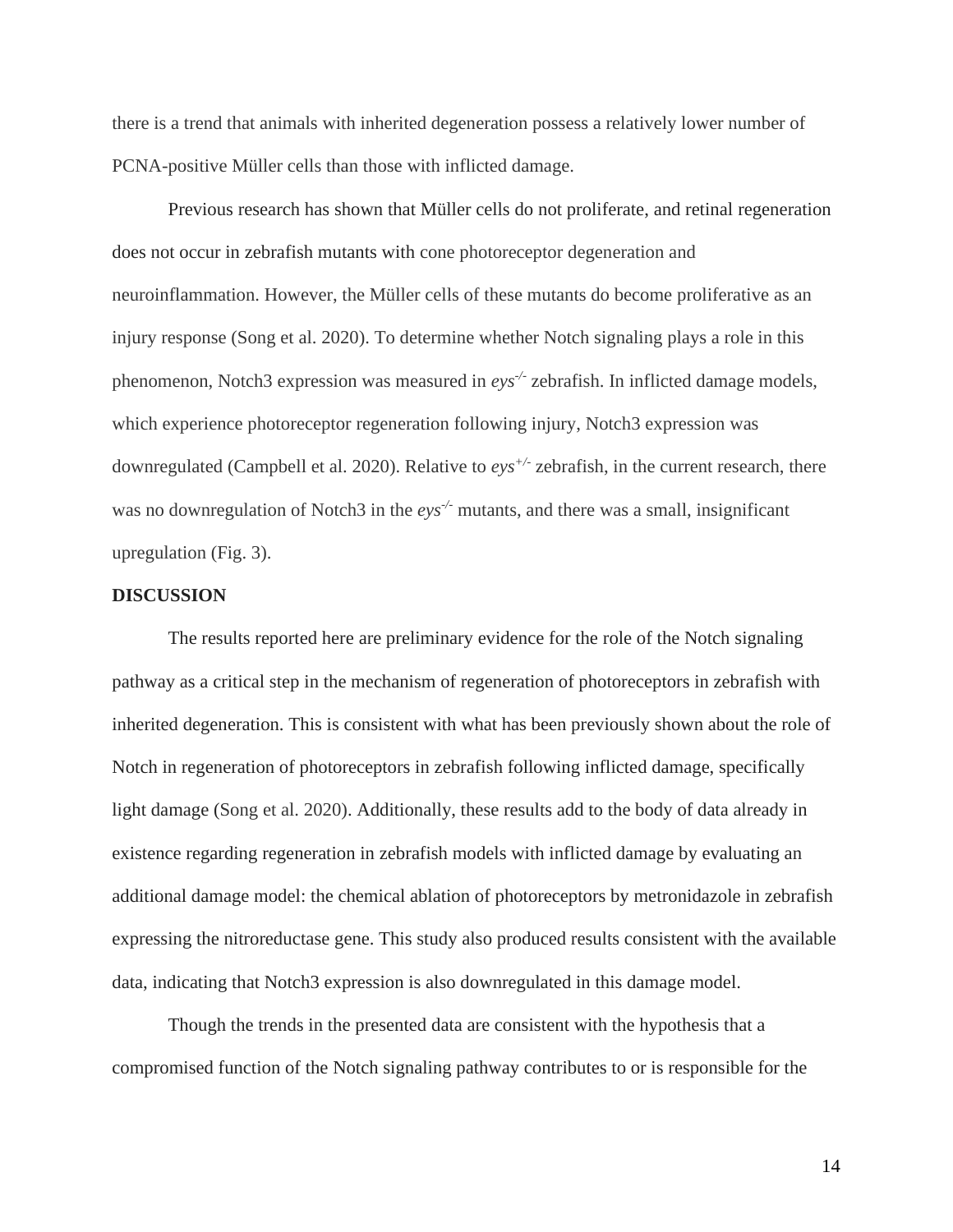lack of regeneration in zebrafish models with inherited photoreceptor degeneration, the conclusions are indefinite because the upregulation, or lack of downregulation, of Notch3 expression in the mutant group was insignificant in comparison to the *eys+/-* heterozygous untreated group. Likewise, the quantification of PCNA-positive Müller glia cells was insignificant in its support of the hypothesis that inherited degeneration of photoreceptors is correlated with less proliferation of Müller cells than that of unaffected animals or animals with inflicted damage of photoreceptors. The lack of significant conclusions could be a result of the nature of the proposed mechanism which occurs in Müller cells. Müller cells do not constitute a majority of retinal cells and thus Notch3 expression in non-Müller cells in the retina could be obscuring any real differences in Müller cells, thereby masking the results of other cells that do not respond in the same way. This hypothesis could be explored by devising a method to investigate the parameters of this study with a focus on Müller cells.

There is potential for aforementioned methods to be developed and produce significant support of the Notch signaling pathway being a critical step in the mechanism of photoreceptor regeneration in zebrafish with mutations that lead to photoreceptor degeneration. In this case, additional work in the realm of the pathway is necessary for a full understanding of the relation between degeneration in the retina and the subsequent signals required to stimulate Müller glia regeneration. This work would include an exploration of the mechanism downstream of Notch that could be more directly tied to either Müller cell dedifferentiation or cell cycle control. Another course of action, given an assemblage of the expected results regarding regulation of Notch3 expression, would be an investigation of methods to experimentally modulate Notch activity as to induce cell proliferation and remedy the compromised function of the signaling pathway in zebrafish with inherited degeneration.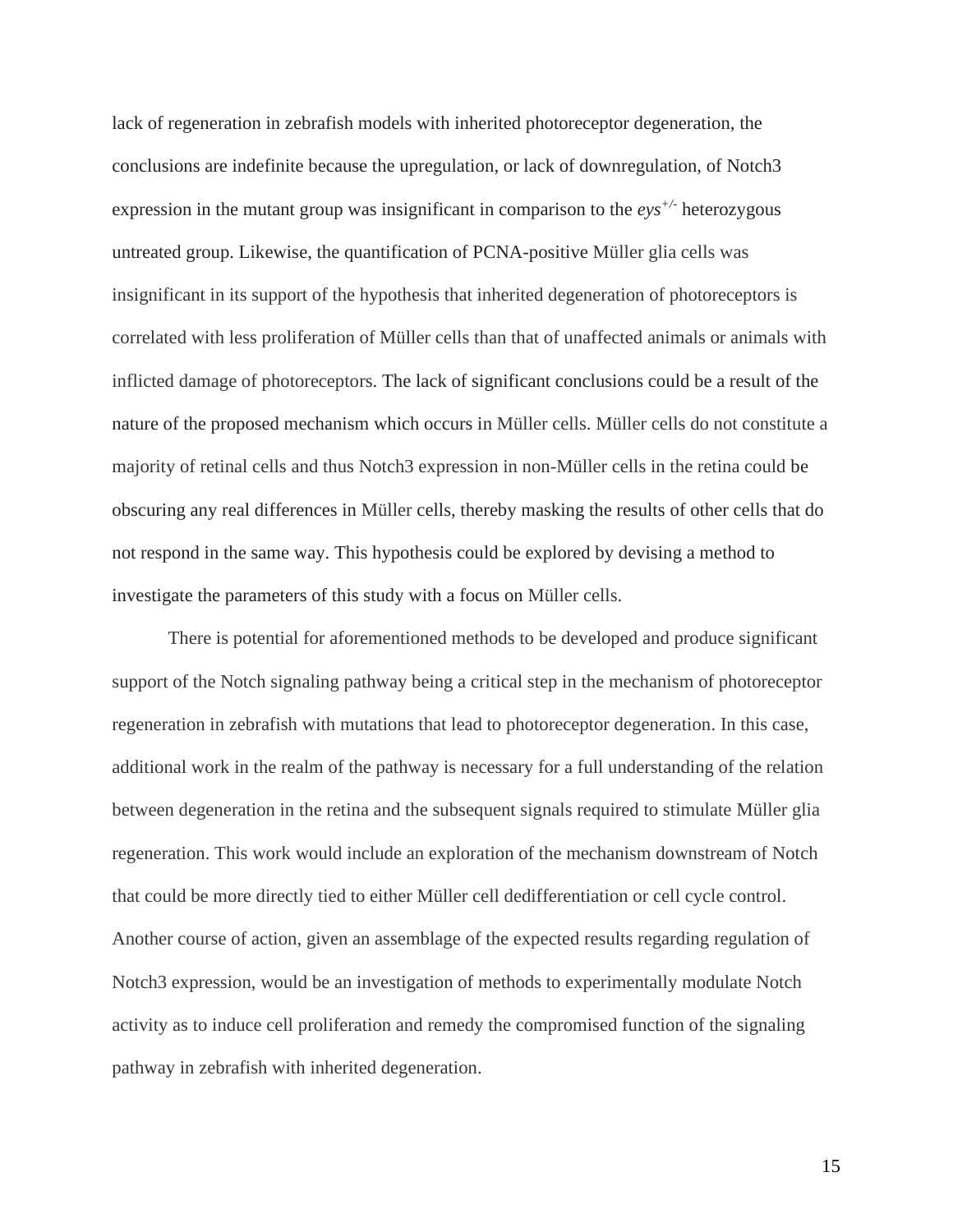This study contributes to the body of work detailing the role of Notch3 regulation in photoreceptor regeneration across vertebrates. Though this regeneration is not possible in humans, advancements in this field of study could yield the potential to develop treatment options for humans inflicted with degenerative diseases of the retina that impact vision.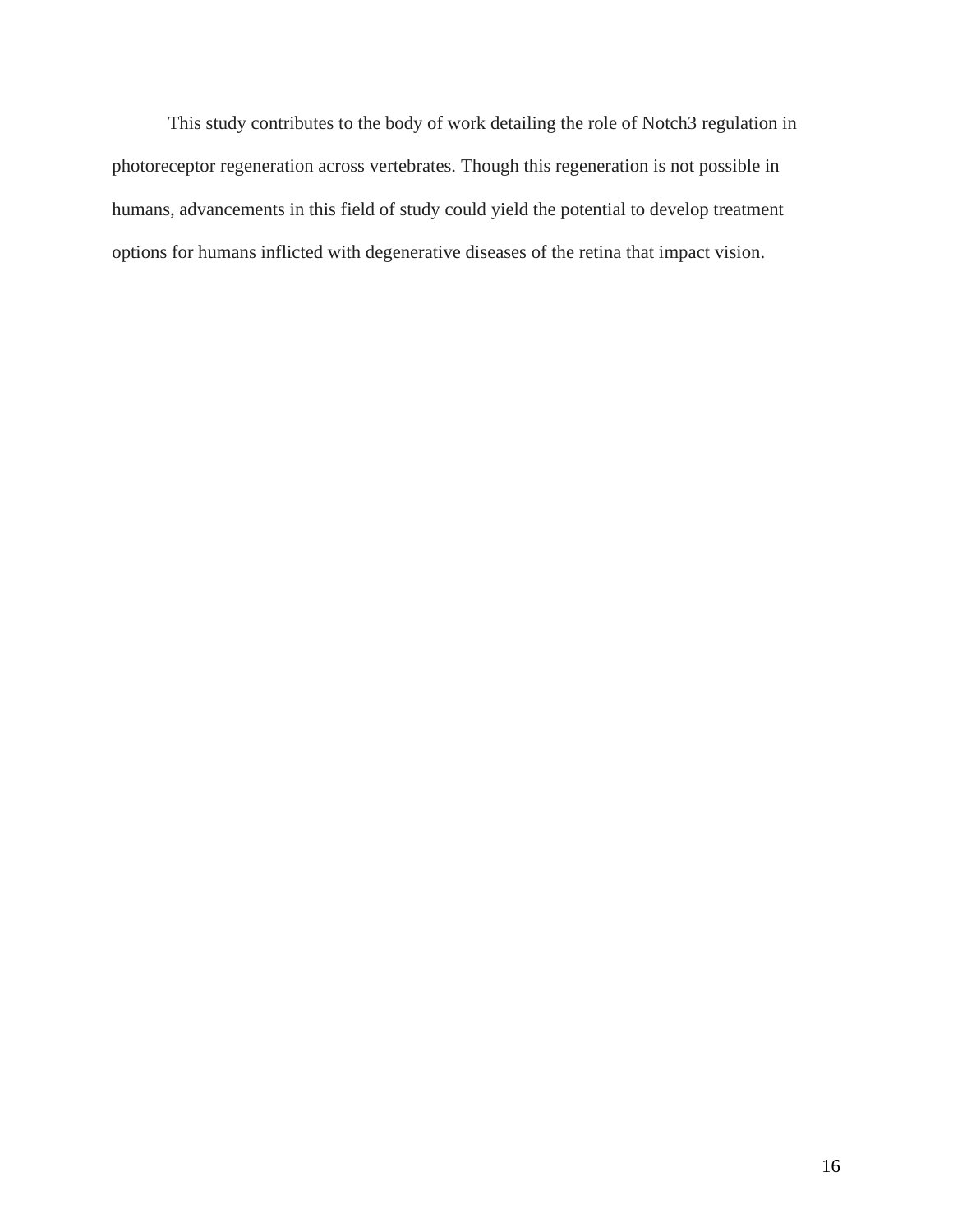### References

- Campbell, L.J., Hobgood, J.S., Meng, J., Boyd, P., Hipp, R., Hyde, David. (2020). Notch3 and DeltaB maintain Müller glia quiescence and act as negative regulators of regeneration in the light-damaged zebrafish retina. *Glia*. 69. [https://doi.org/10.1002/glia.23912.](https://doi.org/10.1002/glia.23912)
- Conner, C., Ackerman, K. M., Lahne, M., Hobgood, J. S., & Hyde, D. R. (2014). Repressing notch signaling and expressing TNFα are sufficient to mimic retinal regeneration by inducing Müller glial proliferation to generate committed progenitor cells. *The Journal of neuroscience : the official journal of the Society for Neuroscience*, 34(43), 14403–14419. <https://doi.org/10.1523/JNEUROSCI.0498-14.2014>
- Curado S., Stainier D. Y. R., Anderson R. M. (2008). Nitroreductase-mediated cell/tissue ablation in zebrafish: a spatially and temporally controlled ablation method with applications in developmental and regeneration studies. *Nat. Protoc.* 3, 948–954. <https://doi.org/10.1038/nprot.2008.58>
- Ehebauer, M., Hayward, P., Martinez-Arias, A. (2006). Notch signaling pathway. *Dev. Biol*. 2006 (364).<https://doi.org/10.1126/stke.3642006cm7>
- Goldman, D. Müller glial cell reprogramming and retina regeneration. *Nat. Rev. Neurosci.* 15,431–442 (2014).<https://doi.org/10.1038/nrn3723>
- Lessieur, E. M., Song, P., Nivar, G. C., Piccillo, E. M., Fogerty, J., Rozic, R., & amp; Perkins, B. D. (2019). Ciliary Genes arl13b, ahi1 and cc2d2a Differentially Modify Expression of Visual Acuity Phenotypes but do not Enhance Retinal Degeneration due to Mutation of cep290 in Zebrafish.<https://doi:10.1101/569822>
- Nagashima, M., & Hitchcock, P.F. (2021) Inflammation regulates the multi-step process of retinal regeneration in zebrafish. *Cells*, 10 (4), 783.<https://doi.org/10.3390/cells10040783>
- Song, P., Fogerty, J., Cianciolo, L.T., Stupay, R., Perkins, B.D. (2020). Cone photoreceptor degeneration and neuroinflammation in the zebrafish Bardet-Biedl syndrome 2 (*bbs2)* mutant does not lead to retinal regeneration*. Front. Cell. Dev. Biol.* <https://doi.org/10.3389/fcell.2020.578528>
- Thomas, J. L., Nelson, C. M., Luo, X., Hyde, D. R., and Thummel, R. (2012). Characterization of multiple light damage paradigms reveals regional differences in photoreceptor loss. *Exp. Eye Res.* 97, 105–116.<https://doi.org/10.1016/j.exer.2012.02.004>
- Thomas, J. L., and Thummel, R. (2013). A novel light damage paradigm for use in retinal regeneration studies in adult zebrafish. *J. Vis. Exp.* 80:e51017.
- Wan, J., and Goldman, D. (2016). Retina regeneration in zebrafish. *Curr. Opin. Genet. Dev.* 40, 41– 47[. https://doi.org/10.1016/j.gde.2016.05.009](https://doi.org/10.1016/j.gde.2016.05.009)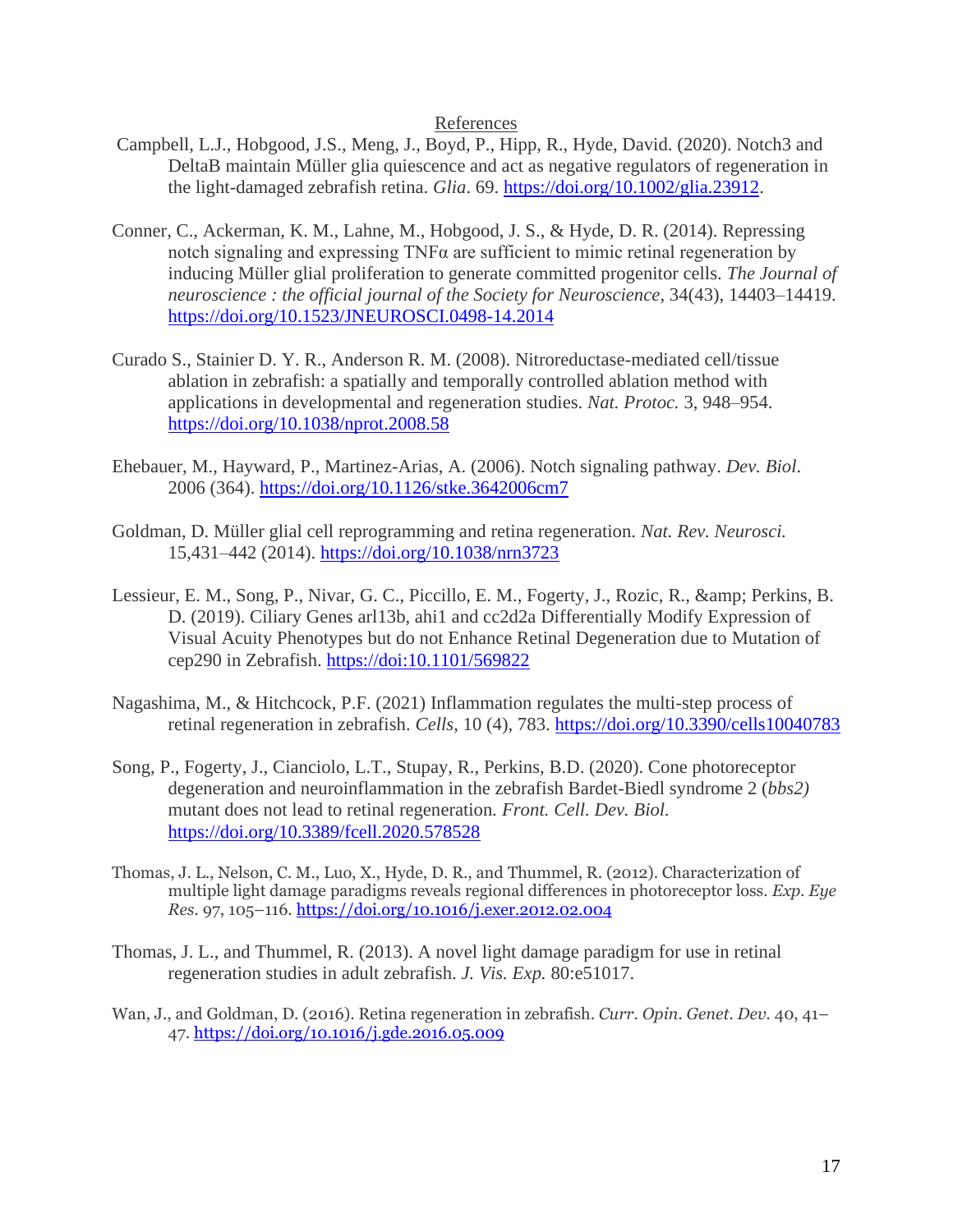Yu, M., Liu, Y., Li, J., Natale, B.N., Cao, S., Wang, D., Amack, J. D., Hu, H. (2016). Eyes shut homolog is required for maintaining the ciliary pocket and survival of photoreceptors in zebrafish. *Biol. Open*, 5(11): 1662-1673.<https://doi.org/10.1242/bio.021584>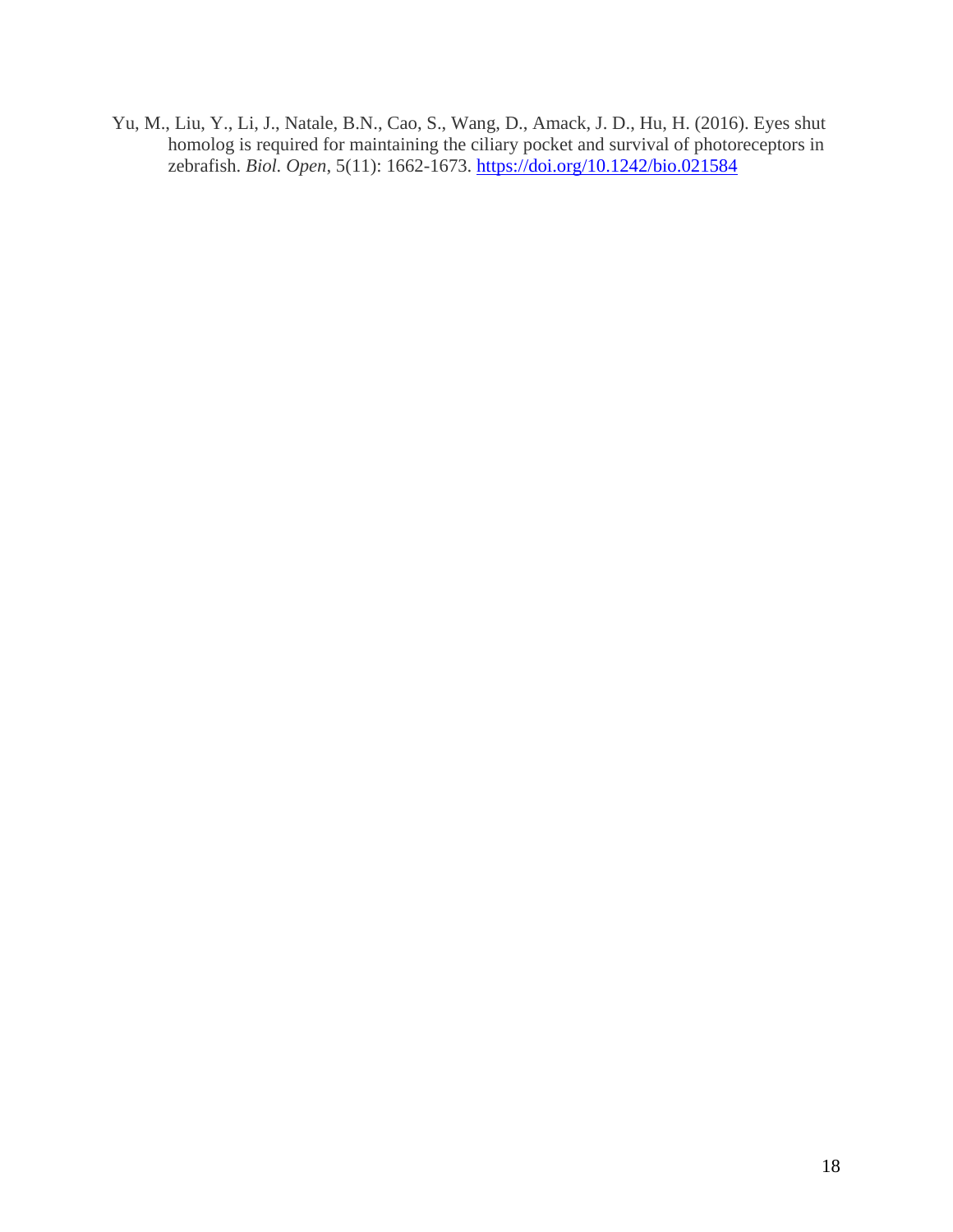### **FIGURES**



**Figure 1. (A, B, C, D) Cryosections of wild-type,**  $eys'$  **mutant (n = 4), light-damaged wild-type**  $(n = 4)$ , and metronidazole-treated Tg(XOPS:ntr-YFP) YFP+  $(n = 6)$  zebrafish stained with PNA (red) to label cone outer segments and zpr1 (green) to label cone inner segments. **(E, F, G, H)** Cryosections of wild-type  $(n = 5)$ ,  $e^{y}$  mutant  $(n = 4)$ , light-damaged wild-type  $(n = 4)$ , and metronidazole-treated  $Tg(XOPS:ntr-YFP) YFP+(n = 6)$  zebrafish stained with zpr3 (red) to label rhodopsin in rod outer segments. Sections were counterstained with DAPI (blue in A-D, green in E-H). INL, inner nuclear layer; ONL, outer nuclear layer, COS, cone outer segment layer; ROS, rod outer segment layer.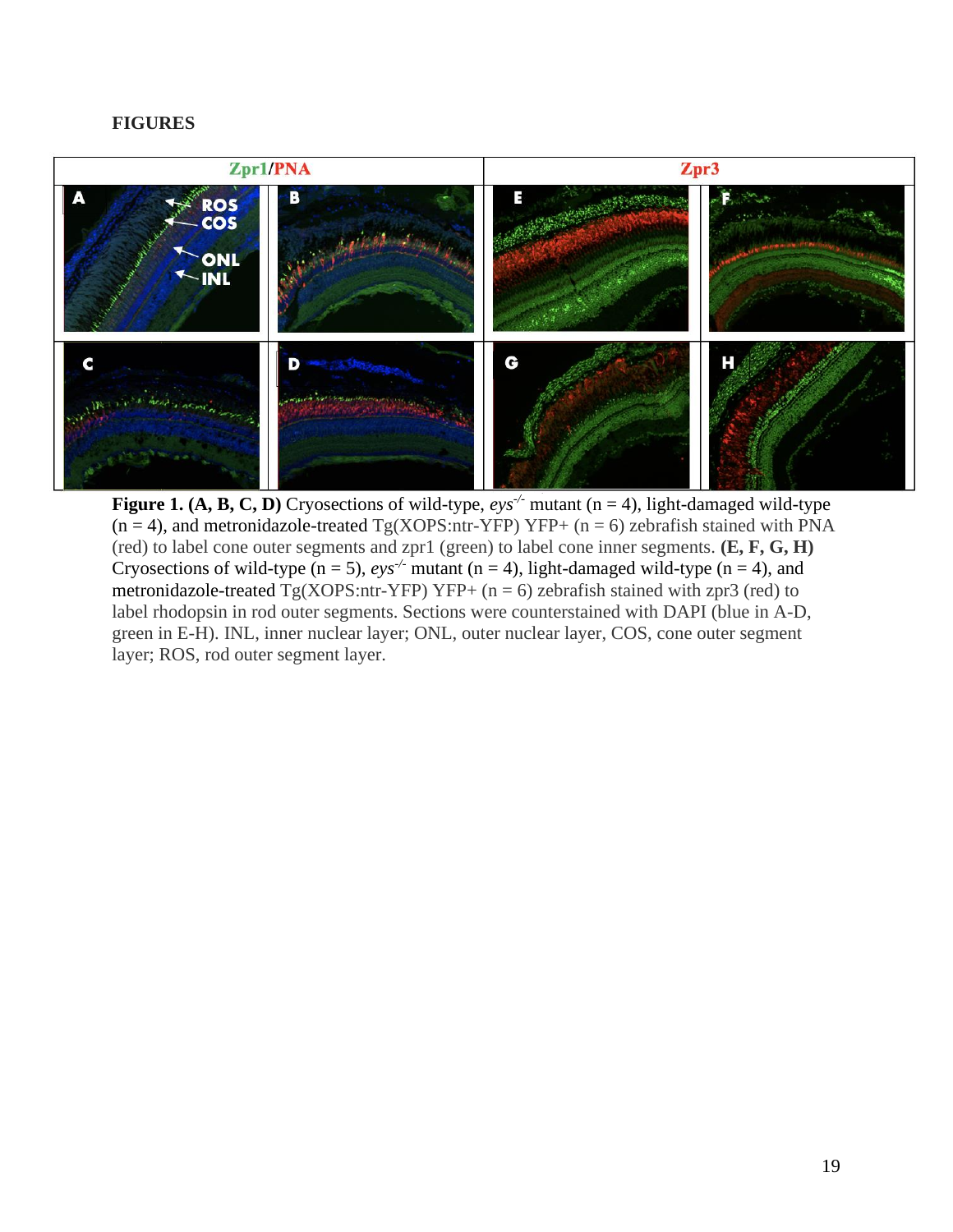

**Figure 2.** (A) Cryosection of wild-type  $(e^{y}y^{+/-})$ . (B) Cryosection of  $e^{y}y^{+/-}$  mutants. (C) Cryosection of wild-type with inflicted light damage. **(D)** Cryosection of Tg(XOPS:ntr-YFP) YFP+ with metronidazole treatment. All sections were stained with PCNA (green) to label proliferating cells and counterstained with DAPI (blue). **(E)** Quantification of PCNA-labeled nuclei in the INL of the dorsal retina of wild-type,  $eys^{\prime}$  mutant, light-damaged wild-type, and metronidazole-treated Tg(XOPS:ntr-YFP) YFP+ zebrafish. Each data point is representative of the quantified expression in an individual animal. **(F)** Quantification of PCNA-labeled nuclei in the ONL of th dorsal retina of wild-type, *eys-/-* mutant, light-damaged wild-type, and metronidazole-treated Tg(XOPS:ntr-YFP) YFP+ zebrafish. Each data point is representative of the quantified expression in an individual animal. Scale bar: 100  $\mu$ m. INL, inner nuclear layer; ONL, outer nuclear layer.